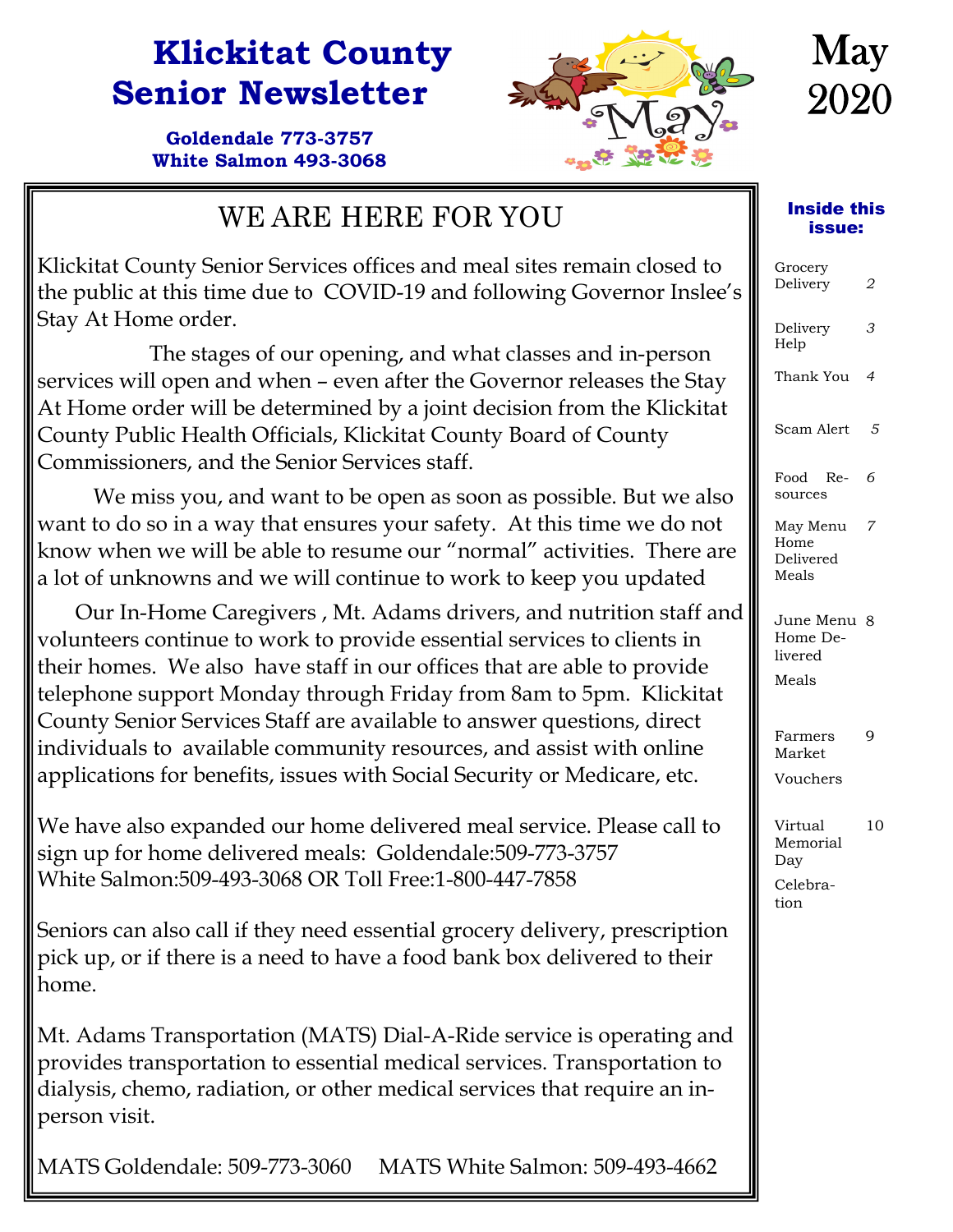

# White Salmon Farmers Market re-tools to help

### at-risk people with food

The WS Farmers Market is now located inside the White Salmon Harvest Market store – not with vendors but a shopping service for

at-risk citizens, according to market organizers.

The idea is to make local food products more available for senior citizens and people with compromised immune systems, in light of the ongoing coronavirus epidemic.

The way the system works is this: Monday thru Thursday from 9am to 1pm, interested customers call WAGAP (Washington Gorge Action Programs) 509-493-2662.

WAGAP confirms the caller's eligibility, and then has them call Trina, an organizer of the Farmers Market. The customer gives Trina their grocery order and their credit card number. Trina purchases the groceries using Farmers Market funds, and then charges the customer's credit card for reimbursement.

Trina then tells WAGAP the order is ready. WAGAP informs the Klickitat County EOC who uses EMTs to pick up and deliver the groceries.

The result: shopping by phone for groceries, without having to leave the home.

Vendors who are interested in participating – the Farmers Market also plans to hold its traditional outdoor market in the park later this spring – can inquire at whitesalmonfarmersmarket@gmail.com.

Are you an older adult who needs help with shopping? **VOLUNTEERS IN ACTION CAN HELP** 

*Contact BriƩa Willson, Volunteers In AcƟon Program Coordinator, at 541‐387‐6404 or briƩany.willson@providence.org to sign up!*



Volunteers in Action serves Western Klickitat County.

Clients receive weekly phone calls from volunteers. Clients can request shopping orders during these calls. Clients do not have to pay at time of order or delivery but will be given an invoice from The Next Door Inc. to pay within 2 weeks of delivery. To support social distancing, all deliveries to be done as "no contact" or "limited contact" for clients who require it.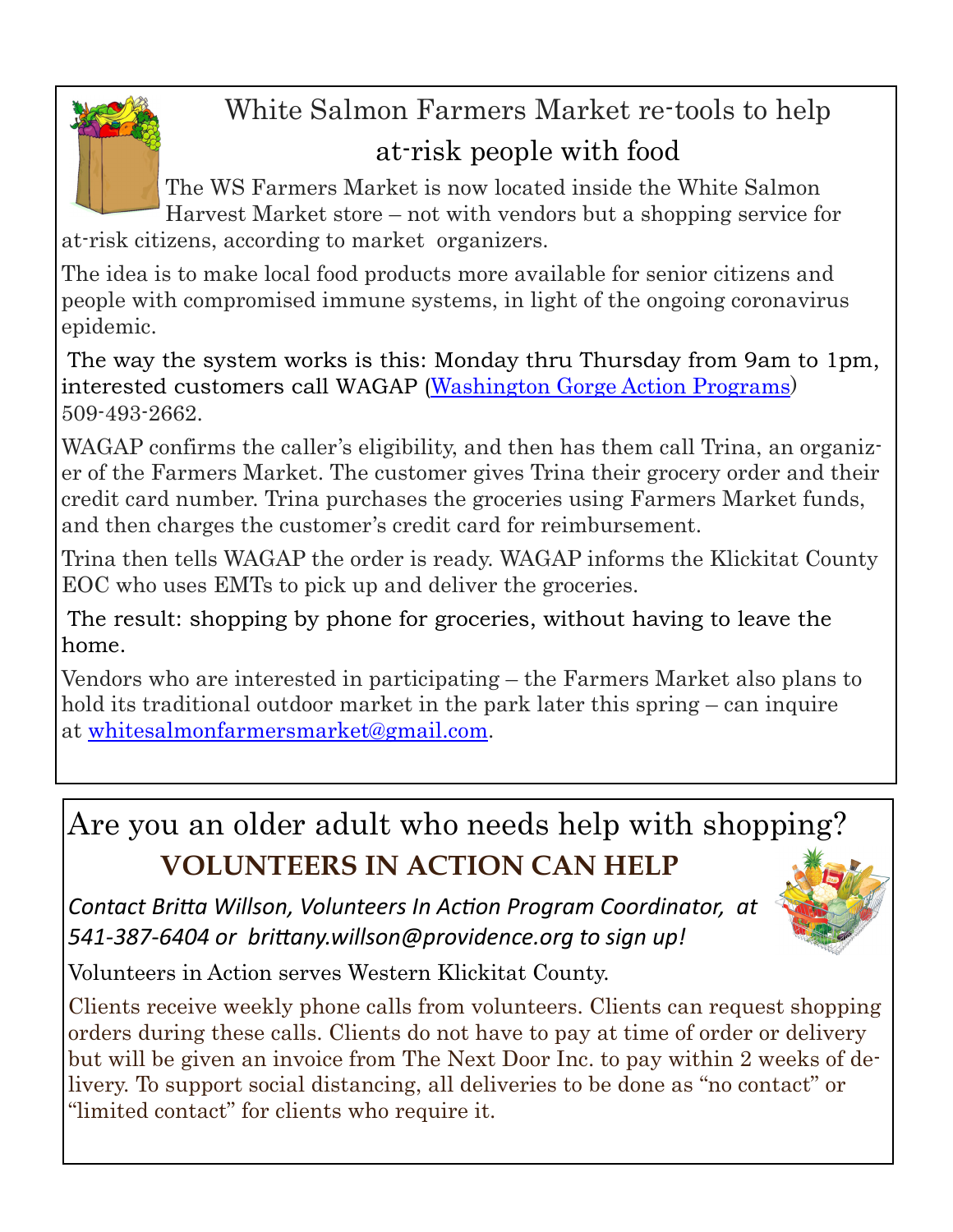

**Klickitat County in Unified Command Emergency Management & Public Health** 199 Industrial Way, Goldendale, WA 98620 Emergency Operations Center Public Information Officer 509-250-0528 [klickitateocpio2@gmail.com](mailto:klickitateocpio@gmail.com)



#### Media Release April 28th, 2020, at 5:30 PM **Delivery Service Update**

**KLICKITAT COUNTY** – The Emergency Operations Center (EOC), in partnership with Washington Gorge Action Programs (WAGAP) is delivering essential supplies such as groceries and prescription medications to community members. This service is intended for members in quarantine (may have been exposed to COVID-19), isolation (have tested positive for COVID-19), **High Risk, and Vulnerable Populations**.

Delivery personnel are First Responders from various local Fire Departments, Sheriff's Posse and Search and Rescue (SAR). Delivery teams will consist of one or more personnel, wearing agency identifying clothing, such as vests, and will maintain physical distancing rules of six feet or more from other persons. They will leave groceries at the doorstep to help prevent the possible spread of COVID-19.

**K-C Pharmacy** is offering curbside pick up and also will deliver within the Goldendale area. To access this service, please call K-C Pharmacy at (509)773-4344. If service is needed outside this area, please follow WAGAP instructions below.

**KVH Pharmacy** (KVH) is offering curbside pick up and also will deliver in the Goldendale area within 5 miles of Klickitat Valley Health. To access this service, please contact KVH directly at 509-773-7117. If service is needed outside this area, please follow WAGAP instructions below. More at: [Making a Healthy Change](http://www.kvhealth.net/index.php/kvh/services/pharmacy)

**Hi-School Pharmacy** is working with WAGAP and Klickitat County EOC to facilitate ordering via phone and delivery through EOC volunteers. To access this service, please follow WAGAP instructions below.

The WAGAP Call Center's hours of operation are Monday-Thursday, 9:00 am to 1:00 pm. To access this service, community members should contact **the WAGAP Call Center (509) 493- 2662 or Toll-Free (800) 755-1192** for guidance on participating stores and possible exceptions for stores not listed. They will kindly talk you through the entire process.

#### **Stay Home - Stay Healthy & Save Lives!!**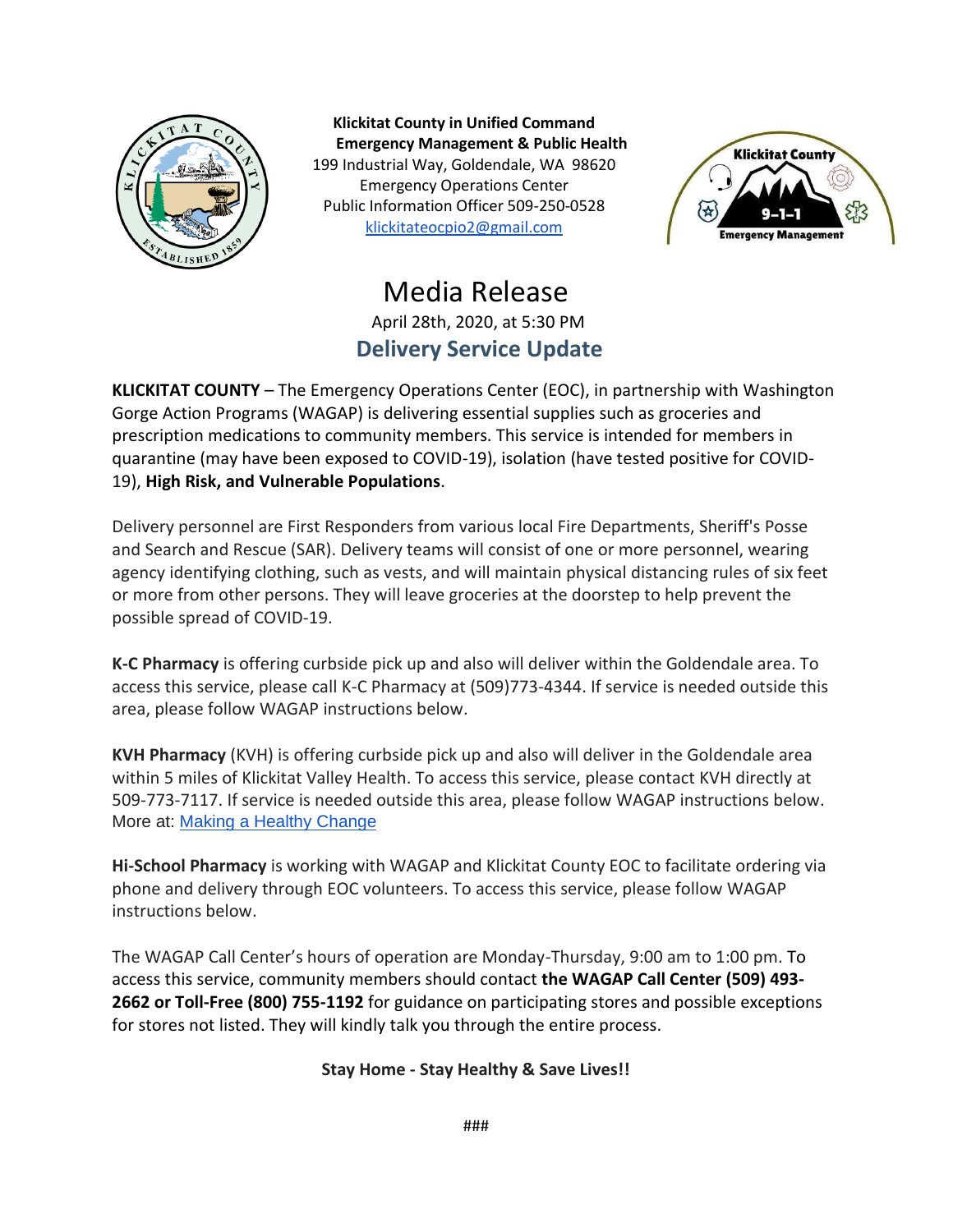## A BIG THANK YOU!!!

Thank you to all of our ESSENTIAL service staff and especially those staff that continue to provide assistance to clients in their home with personal care needs, transportation to essential medical appointments, and meals for seniors in their homes.

Thank you Lisa for making over 100 cloth masks and counting for staff, volunteers, and clients.

Thank you to our volunteers that continue to come and assist with meals and transportation! Alan, Larry, Pam, Josh, Karl.

Thank you to WAGAP, Paulette Lefever Holbrook, Lynn Wandless, and Klickitat County EOC for helping us to connect and get resources for great food for our meals for seniors.

Thank you for all the offers of help from community members and the kind words and encouragement during these challenging times!!!



"A Friendly Voice" Connects Neighbors AARP nationally created a Community Connections webpage as a way for neighbors to connect and help fellow neighbors. As part of this, there is a program called A Friendly Voice where folks can sign up for a phone call if they are feeling socially isolated. (Source: AARP) https://aarpcommunityconnections.org/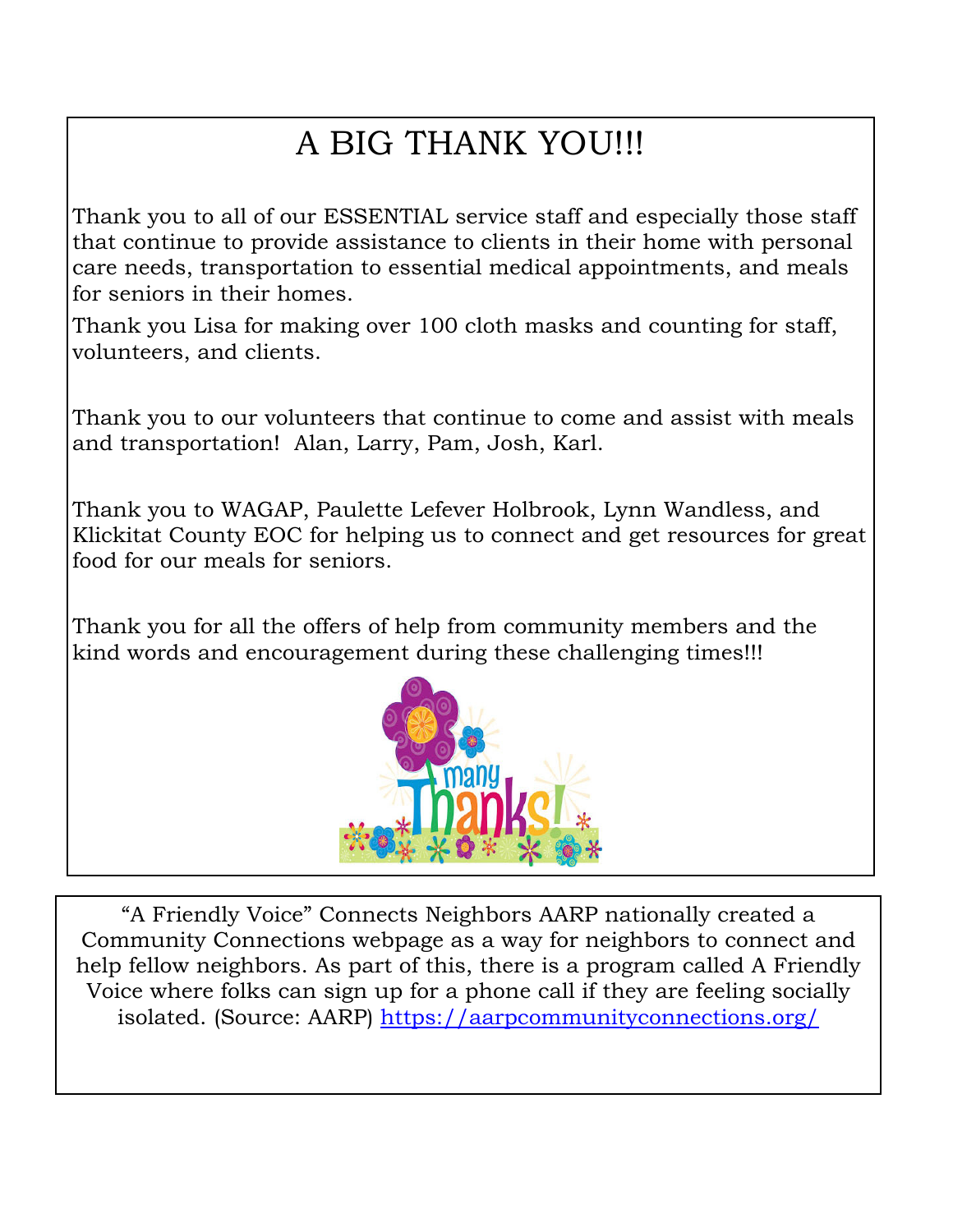

#### SCAMS OF THE MONTH

Beware of Coronavirus Scams

Not surprisingly, scammers are wasting no time in taking advantage of the COVID-19 pandemic.

- Medicare beneficiaries are receiving robocalls about "special virus kits." The scammer asks the person for their Medicare number so they can send them a "free" test. If you receive this type of call, hang up immediately and do not provide them with any information! Never give out your Medicare number or Social Security number. Be cautious of unsolicited requests for your Medicare or Social Security numbers. Do not consent to any virus tests over the phone or at senior centers, health fairs, or in your home. If you think you need the test, call your doctor. (Source: SHIBA)
- If you receive a call from anyone soliciting donations be very cautious, especially if they ask for donations via gift cards. That's a huge red flag. Check to see if the charity is registered with the Secretary of State at www.sos.wa.gov/charities. If the organization is registered, you can review a summary of its tax status and financial records. If the organization is not registered, or you would like further information, contact the Secretary of State's Charities Program at 1-800-332-4483. Check the charity's rating by Better Business Bureau at www.give.org. (Source: AG)
- Yes, Social Security offices are closed. Social Security benefits have not been cancelled. Social Security payments will continue as scheduled. Do not respond to letters, phone calls or e-mails requiring you to do anything to continue your benefits. That's a scam.

Attorney General Bob Ferguson cautions about scams preying on COVID-19 fears. Scammers prey on fear. As the COVID-19 outbreak and response continue, it's inevitable that products or services will claim to treat or cure the disease. There is no specific antiviral treatment recommended for COVID-19 at this time. Any claims that a product or service can cure, kill, or destroy COVID-19 are probably false, and should be reported.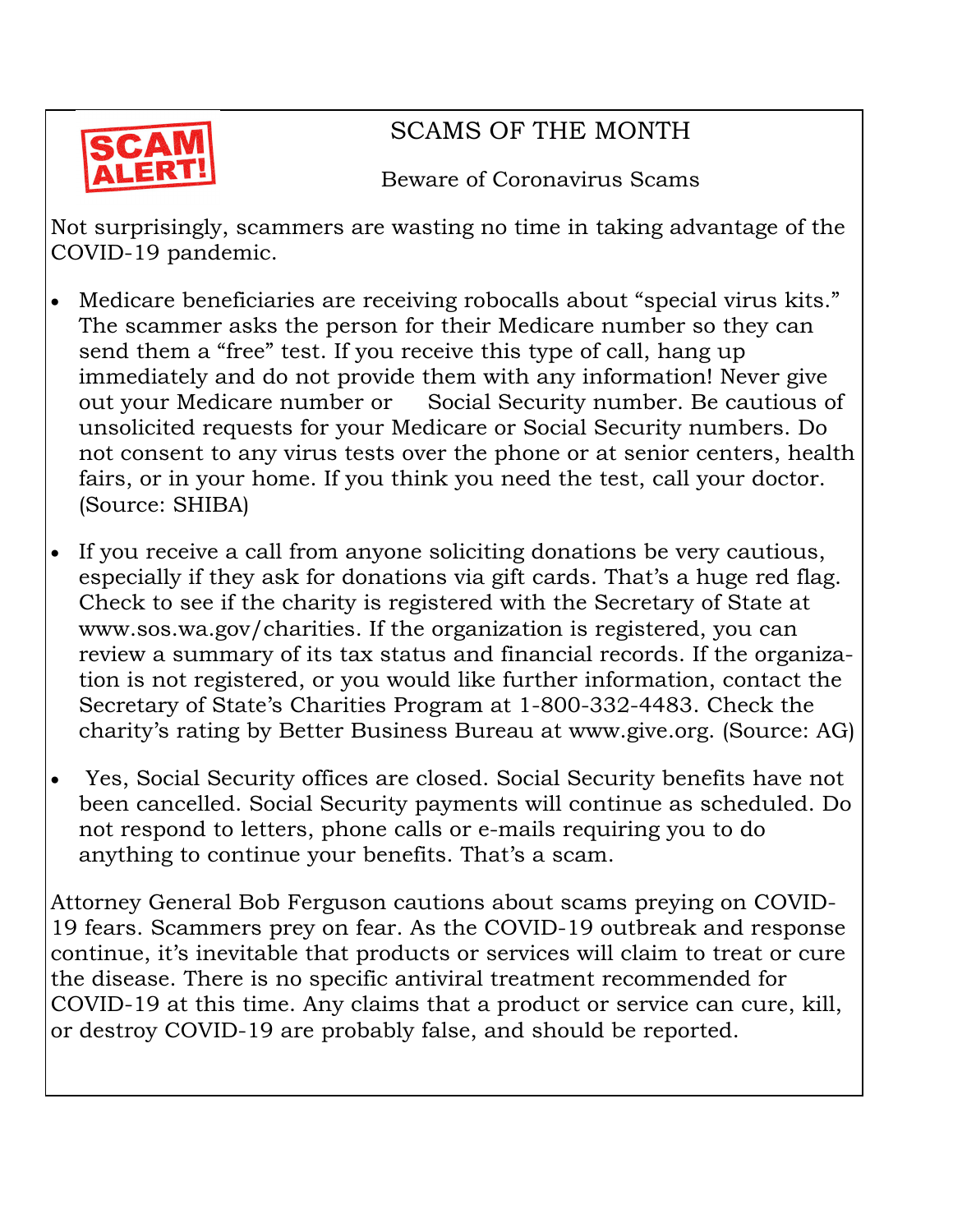#### **The Goldendale Grange Care Package Project**

This service is for any Senior, Single person or Family! Delivery available. Tuesday's and Fridays. Pick up hours 11-4. Pre-made care Packages or Requests. Our mission, relief and peace during this trying time! Your local Goldendale Grange serving our Community Hosted by The Goldendale Grange E. Darland. This is for anyone here in our local Goldendale Community We ask that you do not get out of your vehicles at time of pick-up. No charge Aimee Waddell of Aimee's Attic in Goldendale is the contact person for this Care Package Project. She can be contacted at 509-250-3999 or through Facebook Messenger regarding delivery or requests for care packages. They would like calls for requests or lists of those who would like a care package on Mondays and Thursdays so they can get the packages ready for pick up or delivery on Tuesdays and Fridays. People can ask for ongoing delivery or just call as needed. They can also indicate specific items they may be in need of such as: toilet paper, pet food, DONATIONS are gladly accepted and needed to continue to support this worthy project.

#### **GOLDENDALE FOOD BANK**

112 East Main, Goldendale Open Monday 9:00 - 3:30 pm (closed 12-1:00 for lunch) Wednesday 2:00 - 6:00 pm

#### **KLICKITAT FOOD BANK**

92 Main Street, Klickitat Open Wednesday  $9.00 - 12$  noon

#### **BINGEN FOOD BANK**

115 W Steuben Street, Bingen Open Tuesday & Thursday 9:00 - 3:30 pm (closed 12-1:00 for lunch)



#### **Washington Gorge Action Programs (WAGAP)**

(509) 493-2662, Ext 208 *Toll Free:* (800) 755-1192





etc.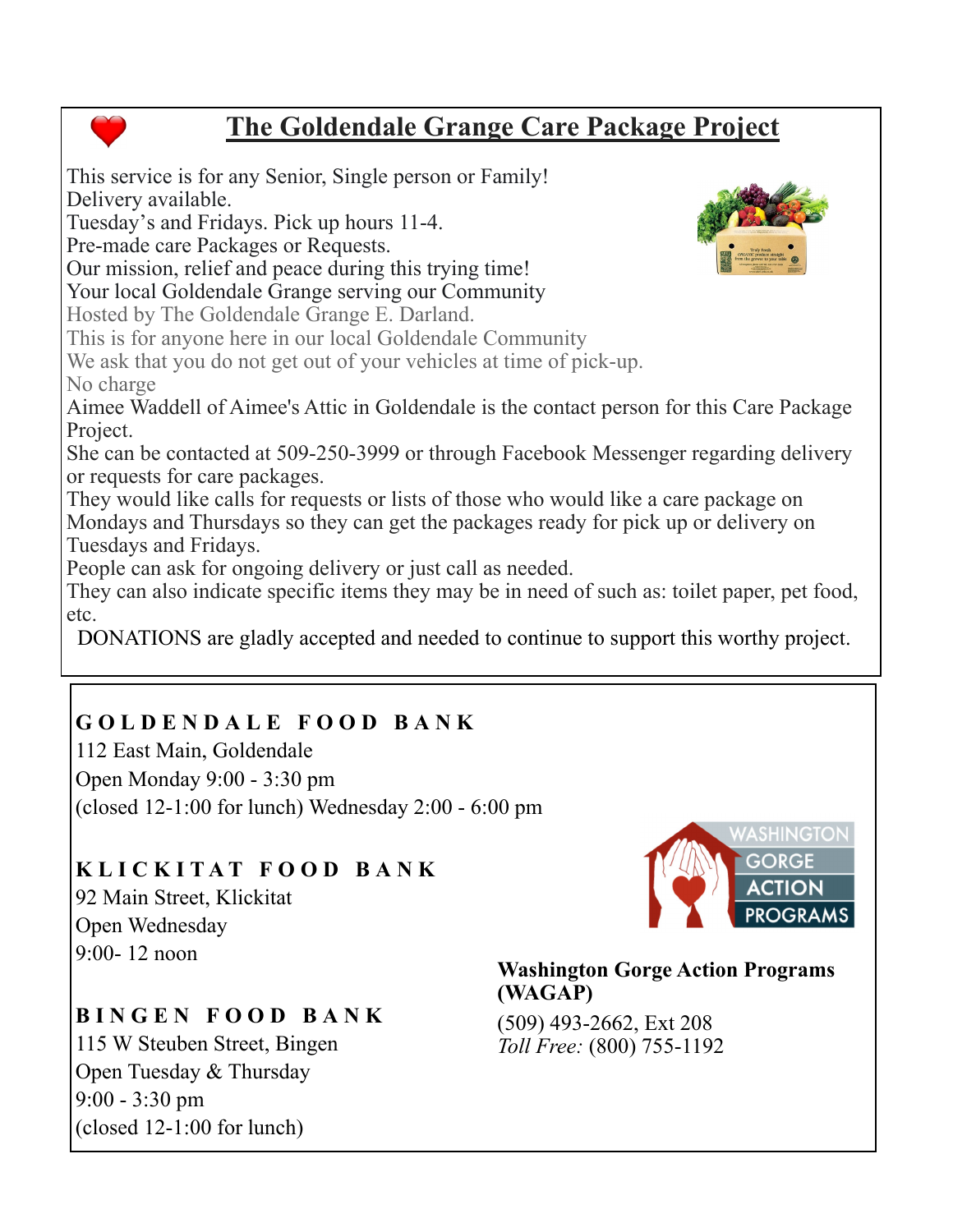

### **May 2020 Meal Menu**

| <b>Sun</b>                               | <b>Mon</b>                              | <b>Tue</b>                           | <b>Wed</b>                                       | <b>Thu</b>                                           | Fri      | <b>Sat</b>     |
|------------------------------------------|-----------------------------------------|--------------------------------------|--------------------------------------------------|------------------------------------------------------|----------|----------------|
|                                          |                                         |                                      |                                                  |                                                      | 1        | $\overline{2}$ |
| $\overline{3}$<br>Menus<br>may<br>change | 4<br><b>White Salmon:</b><br>Taco Salad | 5<br>Goldendale:<br>Taco Salad       | 6<br><b>White Salmon:</b><br>Chicken<br>Parmesan | $\overline{7}$<br>Goldendale:<br>Chicken<br>Parmesan | 8        | 9              |
| 10<br>Mother's<br>Day                    | 11<br>Spaghetti                         | 12<br>Spaghetti                      | 13<br>Meatloaf                                   | 14<br>Meatloaf                                       | 15       | 16             |
| 17                                       | 18<br><b>Ground Pork</b><br>Stir Fry    | 19<br><b>Ground Pork</b><br>Stir Fry | 20<br>Oriental Chick-<br>en<br>Salad             | 21<br>Oriental<br>Chicken<br>Salad                   | 22       | 23             |
| 24                                       | 25<br><b>OFFICE CLOSED</b>              | 26<br>Country<br><b>Steak</b>        | 27<br>Quiche with<br>Hashbrown                   | 28<br>Quiche with<br>Hashbrown crust                 | 29<br>30 |                |
| $\overline{31}$                          | <b>Memorial Day</b>                     |                                      | crust                                            |                                                      |          |                |

Klickitat County Senior Services has expanded our hot home delivered meals services (Meals on Wheels) during this COVID-19 period due to our congregate meal site locations being closed.

Meals are being provided to Seniors (60+) and spouse or caregiver in home with Senior as follows:

- Frozen home delivered meals anywhere in Klickitat County
- Hot Meals at 12-Noon on Mondays and Wednesdays delivered within 30 miles of our kitchen in White Salmon.
- Hot Meals at 12-Noon on Tuesdays and Thursdays delivered within 30 miles of our kitchen in Goldendale.

Seniors can also arrange a curbside pick up of a hot meal at our White Salmon or Goldendale locations on the hot meal days if preferred.

Call Klickitat County Senior Services to sign up: Goldendale: 509-773-3757 White Salmon: 509-493-3068 Toll Free: 1-800-447-7858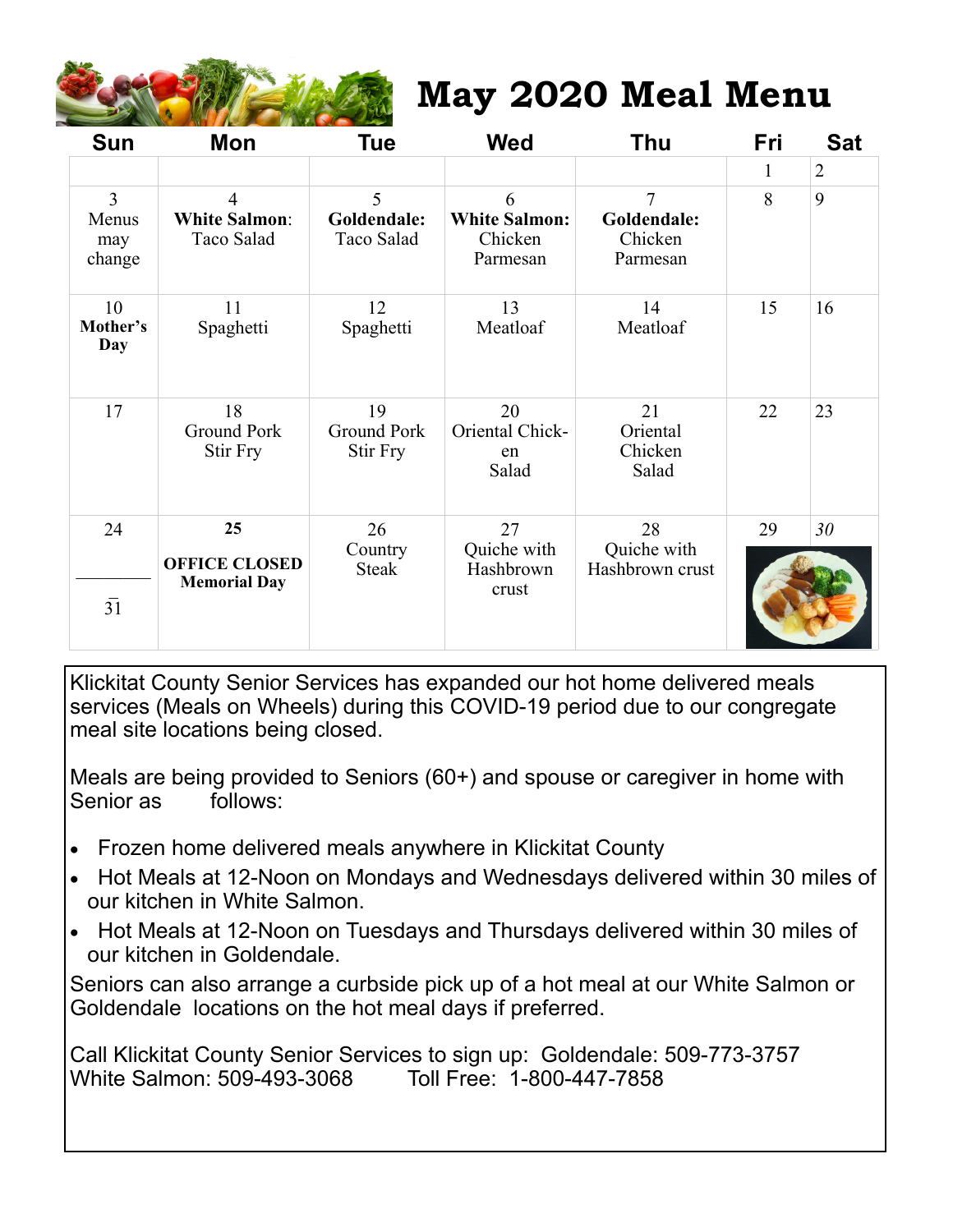

## **JUNE 2020 Meal Menu**

| <b>Sun</b>                    | Mon                                        | <b>Tue</b>                                             | <b>Wed</b>                                                                | <b>Thu</b>                                                       | <b>Fri</b> | <b>Sat</b> |
|-------------------------------|--------------------------------------------|--------------------------------------------------------|---------------------------------------------------------------------------|------------------------------------------------------------------|------------|------------|
| <b>Menus</b><br>may<br>change | <b>White Salmon:</b><br>Chili Baked Potato | $\overline{2}$<br>Goldendale:<br>Chili Baked<br>Potato | 3<br><b>White Salmon:</b><br><b>BBQ</b> Chicken<br>Legs & Potato<br>Salad | 4<br>Goldendale:<br><b>BBQ</b> Chicken<br>Legs & Potato<br>Salad | 5          | 6          |
| $\tau$                        | 8<br>Penne Pasta Bake                      | 9<br>Penne Pasta<br>Bake                               | 10<br>Lemon Herb<br>Tuna or<br>Chicken &<br>Potatoes                      | 11<br>Lemon Herb Tuna<br>or Chicken &<br>Potatoes                | 12         | 13         |
| 14                            | 15<br>Southwest<br>Chicken Wrap            | 16<br>Southwest<br>Chicken Wrap                        | 17<br><b>Baked Chicken</b><br>& Mashed                                    | 18<br>Baked Chicken &<br><b>Mashed Potatoes</b>                  | 19         | 20         |
| 21                            | 22<br>Pork Sloppy Joe's                    | 23<br>Pork Sloppy<br>Joe's                             | 24<br>Chicken Caesar<br>Salad                                             | 25<br>Chicken Caesar<br>Salad                                    | 26         | 27         |
| 28                            | 29<br>Spaghetti                            | 30<br>Spaghetti                                        |                                                                           |                                                                  |            |            |

Call Klickitat County Senior Services to sign up for home delivered meals: Goldendale: 509-773-3757 White Salmon: 509-493-3068 Toll Free: 1-800-447-7858

All local Social Security offices are closed to the public for in-person service. Critical services are provided online at www.socialsecurity.gov. Local offices continue to provide services over the phone. Check the online field office locator about how to directly contact local offices.

Scheduled in-office appointments will be held over the phone.

Contact Social Security at 1-800-772-1213.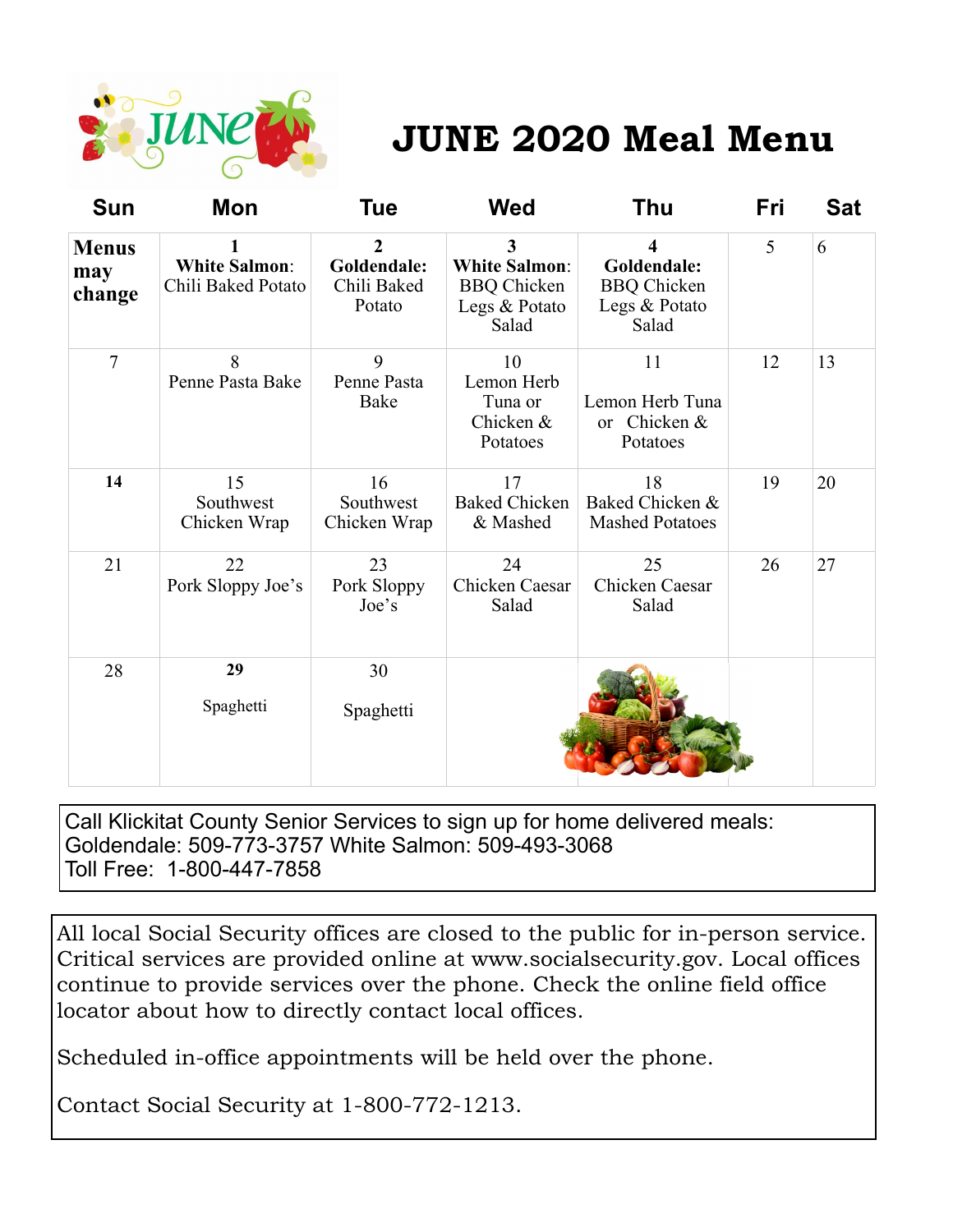#### **FRESH FRUITS & VEGETABLES**

Senior Farmers Market Nutrition Program Vouchers will be available in June for distribution. Due to COVID-19 we will be arranging distribution by mail.

If you are interested in applying to receive vouchers you can call: Goldendale:509-773-3757 White Salmon:509-493-3068

 The Senior Farmers Market Nutrition Program (SFMNP) provides fresh fruit and vegetables to lower-income seniors with the goal of improving their health and nutritional status. It also supports local farming by increasing the use of farmers markets and roadside stands.

To be eligible for the SFMNP, you must meet all of the following:

 You must be 60 years old or older (or 55+ if you are Native American/Alaska Native)

> Your income must be below 185% of Federal Poverty Level. That means:

 o \$23,606 Annual or \$1967 Monthly Income for 1 person o \$31,894 Annual or \$2658 Monthly Income for 2 people o For larger households, add \$691 for each additional person

You must be a resident of Washington State

An Affidavit for eligibility will be mailed for you to sign and return.

Once the signed Affidavit is returned vouchers will be mailed to you. Vouchers are in \$4 increments with a total of \$40 in vouchers.

Klickitat County vendors that accept these vouchers are:

Dicky's Farm Store in Bingen

Vendors at the local farmers markets that have the sign that indicates they accept SFMP vouchers.